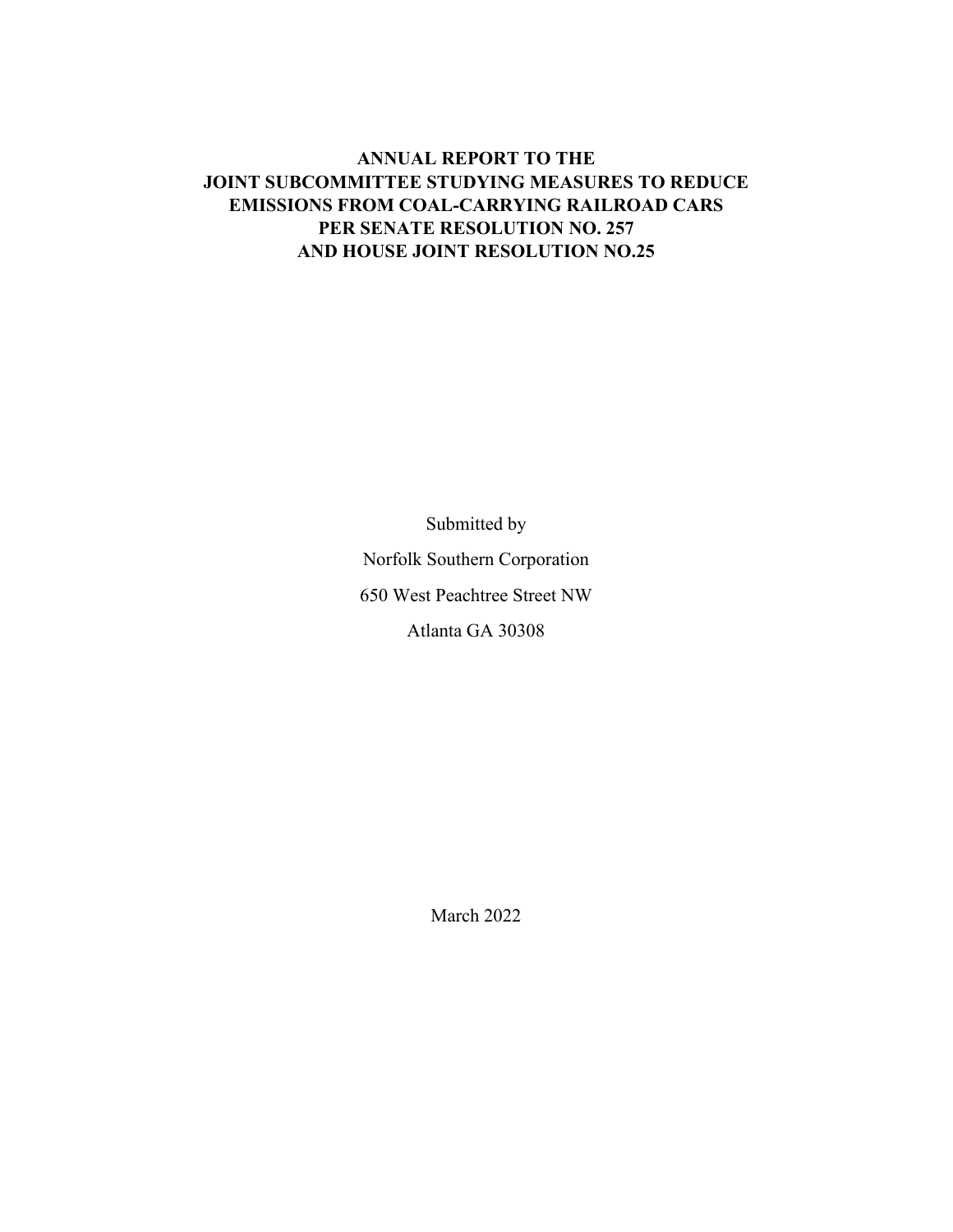In accordance with the 1997 Virginia Senate Joint Resolution No. 257 and 2020 House Joint Resolution No. 25, Norfolk Southern Corporation (Norfolk Southern) summarizes the efforts to identify and mitigate fugitive coal dust emissions from its rail corridors and facilities in the Commonwealth during the calendar year 2021.

#### **2021 Review**

## **Performance Monitoring Plan**

Norfolk Southern has implemented a Performance Monitoring Plan as its primary tool to monitor coal dust from its railway company subsidiary's operations. The major components of the Performance Monitoring Plan currently implemented in Virginia are:

- Trackside Monitoring Altavista, VA
- 1-800 Dusting Report Line
- Community Air Quality Monitoring at Lamberts Point in Norfolk, VA

The multi-component approach established by Norfolk Southern is designed to provide continuous and unbiased feedback on the performance of its dust control program with the Trackside Monitor and 1-800 Dusting Report Line. Norfolk Southern will continue its efforts to identify significant sources of in-transit dust emission via continuous monitoring. Norfolk Southern will also continue to monitor the ambient air quality at Lamberts Point in Norfolk, VA.

## **Trackside Monitoring – Altavista, VA**

The Trackside Monitor at Altavista, VA monitors both trains bound for export through Lamberts Point as well as those destined for regional domestic coal consumers. The Trackside Monitor operates continuously and uses an autonomous system to evaluate the amount of dust generated by individual trains passing the site. By analyzing a large dataset collected by the Trackside Monitoring system, Norfolk Southern has continued to identify the most significant contributors of in-transit dust emission to engage in cooperative emission reduction efforts. Norfolk Southern also continued to improve the analytical tools for Trackside Monitoring system taking advantage of its large database. Recent efforts to characterize the dusting level at its Altavista, VA monitoring site not only allowed Norfolk Southern to closely monitor trends, but also establish a reference based on recent data to capture episodic anomalies which can provide constructive feedback to source mines on their continued participation in dust mitigating efforts.